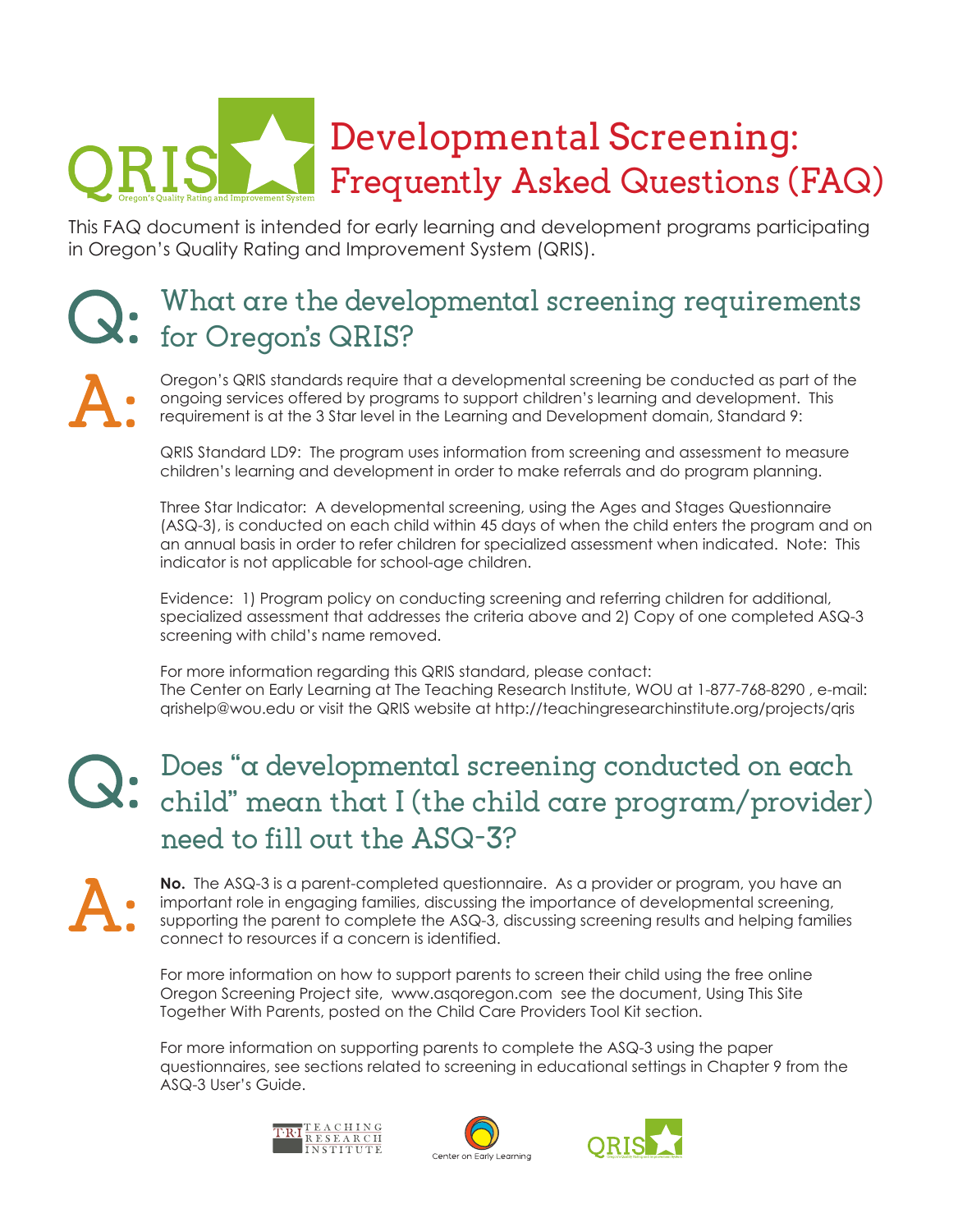### I participate in the QRIS. Does every child in my program have to be screened?



**No.** There are a few reasons why it may not be necessary for a child to be screened. For example:

A parent informs you that their child was recently screened and that they do not want to screen them again. In this case, you should ask the parent for a copy of the ASQ-3 to keep on file and offer assistance in making any needed referrals.

A child was recently identified as having a developmental delay and is receiving services through Early Intervention/Early Childhood Special Education. In this case, you should ask the parent for a copy of the child's Individualized Family Service Plan (IFSP), which provides important information for supporting the child within your program. You may also want to offer your participation in future IFSP development, as your perspective may offer valuable input.

### What should I do if a parent does not want to participate in developmental screening?

In this case you should honor the parent's decision. You should not screen the child yourself. The most important thing you can do with parents is to develop a close working relationship and trust. You may want to ask the parent why they do not want to have their child screened so that you understand the barriers. You can also encourage the parent to explore the www.asqoregon.comwebsite on their own and check back with them in a few weeks or months.

# Do I need to obtain consent from parents?

Since the ASQ-3 is a parent-completed tool, parental willingness to participate in developmental screening implies their consent to complete an ASQ-3 and share results with you. However, you should inform your parents about your program's universal developmental screening policy. This can be done through a parent letter or in your parent handbook, for example.

For more information, see the Informing Parents and Obtaining Consent to Screen document posted on the Child Care Providers Tool Kit section of www.asqoregon.com





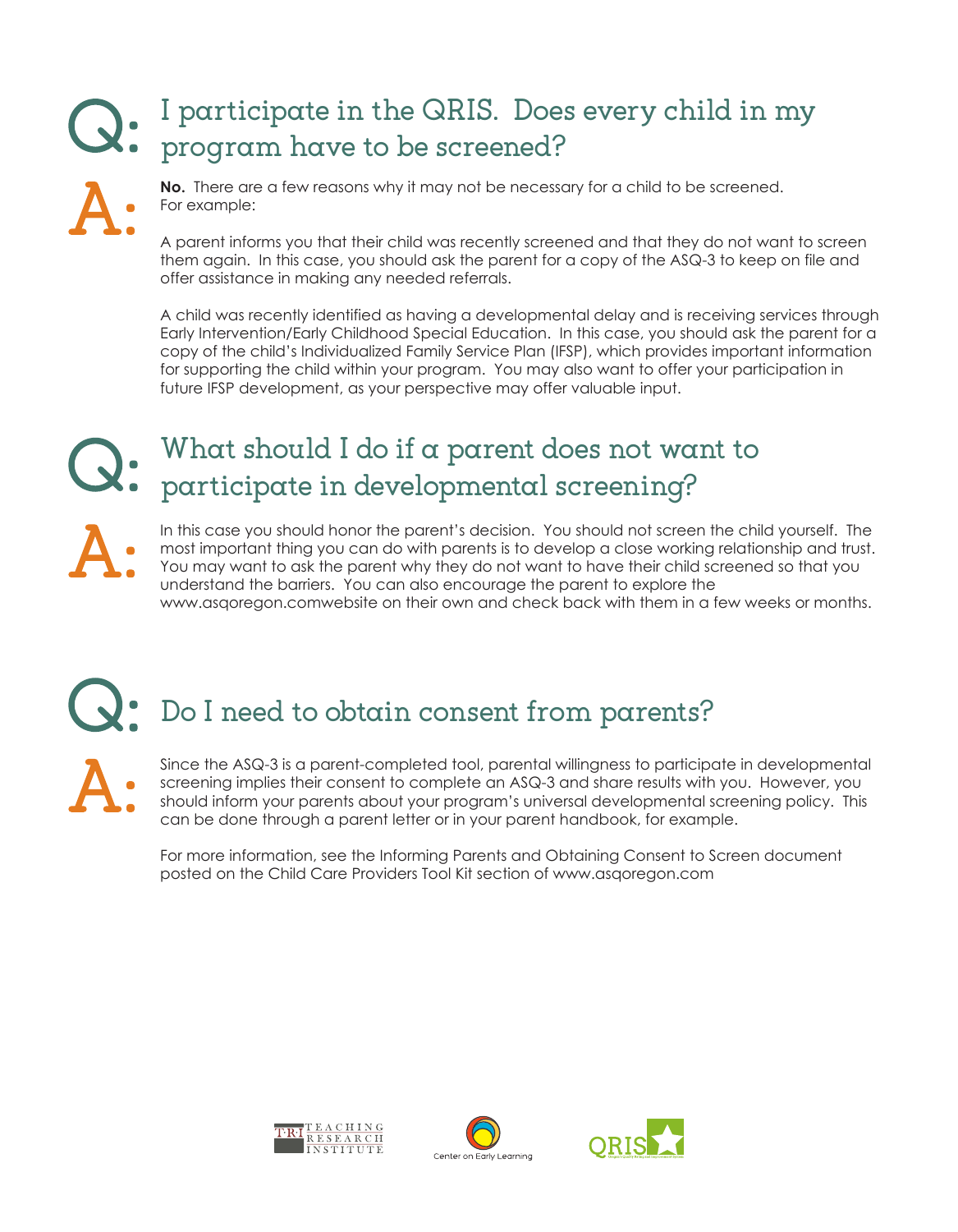### What do I do with completed ASQs? Do I need to send them somewhere?

The QRIS Portfolio does require that one copy of a completed ASQ-3 (with the child's name removed) be submitted as evidence of use. Otherwise, you do not need to send the completed ASQs to the state or QRIS program for any reason.

It is recommended that both the program and family keep a copy of the completed ASQ-3 for your records. It is also strongly recommended that families share a copy of the completed ASQ-3 with their child's primary healthcare provider (doctor or nurse practitioner) as well.

It is important to remember that screening information is confidential. You should never share a child's screening information without a parent's consent.

#### What should I do if the screening indicates a possible delay or someone has a concern about the child's development?

If a screening indicates there may be a delay or there are any concerns identified, you should discuss next steps with the child's family. Parents take the lead on decisions about next steps. Encourage the family to meet with their child's primary healthcare provider and to share a copy of the completed ASQ-3.

If the family is interested in a referral to Early Intervention (EI)/Early Childhood Special Education (ESCE), anyone can place the referral with the family's consent (including self-referral by parents). It is recommended to share ASQ-3 results with EI/ECSE when making a referral (with parent consent). See the brochure, Do You Have Concerns?, for more information about these free services for all Oregon families.

### What do I do if the screening indicates the need for further evaluation (such as a referral to Early Intervention), but the parents refuse?

You should honor the parent's choice. There are many reasons a parent may not be ready to take the next step to refer their child to Early Intervention or other services. The most important thing you can do with parents is to develop a close working relationship and trust. You should encourage the family to talk to the child's primary healthcare provider about the screening results. You can also offer screening or referral to the parent again in a few months.